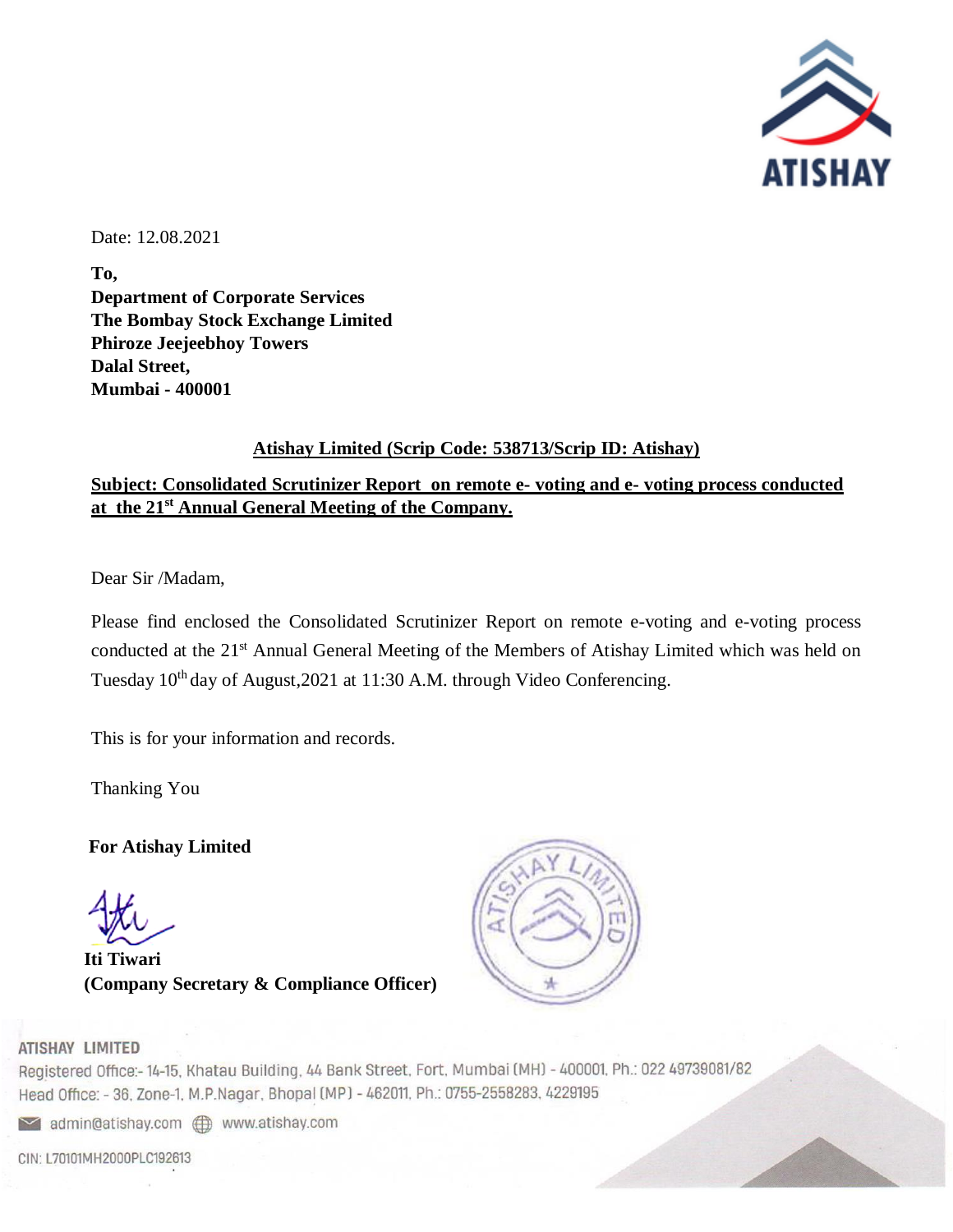# NILESH A. PRADHAN & CO., LLP Company Secretaries

To, The Chairman, ATISHAY LIMITED 14/15, Khatau Building, 44 Bank Street, Fort, Mumbai -400001

Dear Sir,

Subject: Consolidated Scrutinizer's Report on remote e-voting process and e-voting conducted for 21st Annual General Meeting (AGM) of the Members of ATISHAY **LIMITED** held on Tuesday,  $10<sup>th</sup>$  August, 2021 at 11:30 A.M (IST) through video conferencing ('VC') / other audio visual means ('OAVM') pursuant to the provisions of Section 108 of the Companies Act, 2013 read with Rule 20 of the Companies (Management and Administration) Rules, 2014, as amended by the Companies (Management and Administration) Amendment Rules, 2015 and Regulation 44 of the Securities and Exchange Board of India (Listing Obligations and Disclosure Requirements) Regulations, 2015 ('SEBI Listing Regulations').

I, Prajakta V. Padhye, Partner of Nilesh A. Pradhan & Co., LLP have been appointed as the Scrutinizer by the Board of Directors of Atishay Limited (The Company) at its meeting held on 21st June, 2021 pursuant to Section 108 of the Companies Act, 2013 ("the Act") read with Rule 20 of the Companies (Management and Administration) Rules, 2014 as amended, to conduct the remote e-voting process held from 7th August, 2021 at 9:00 a.m. to 9th August, 2021 at 5:00 p.m. for the below mentioned resolutions as proposed at 21st AGM of the Company held on 10th August, 2021.

On the request by the Chairman of 21stAnnual General Meeting (AGM), I assumed responsibility as the Scrutinizer for the e-voting held at AGM of the Company on 10th August, 2021.

The Company had appointed National Securities Depository Limited ("NSDL") as the service provider for extending the facility of remote e-voting to the shareholders of the Company from  $7<sup>th</sup>$  August, 2021 at 9:00 a.m. to 9<sup>th</sup> August, 2021 at 5:00 p.m. and e-voting at the AGM.

The shareholders of the company holding shares as on "cut-off date" i.e.3rd August ,2021 were entitled to vote on resolutions as set out at items no. 1 to 6 in the notice of the AGM.



LLP Identity No.AAN-6938

B-201, Pratik Industrial Estate, Near Fortis Hospital, Mulund-Goregaon Link Road, Mumbai- 400078. 91 – 9833785809, 7208488061/62, Email: info@napco.in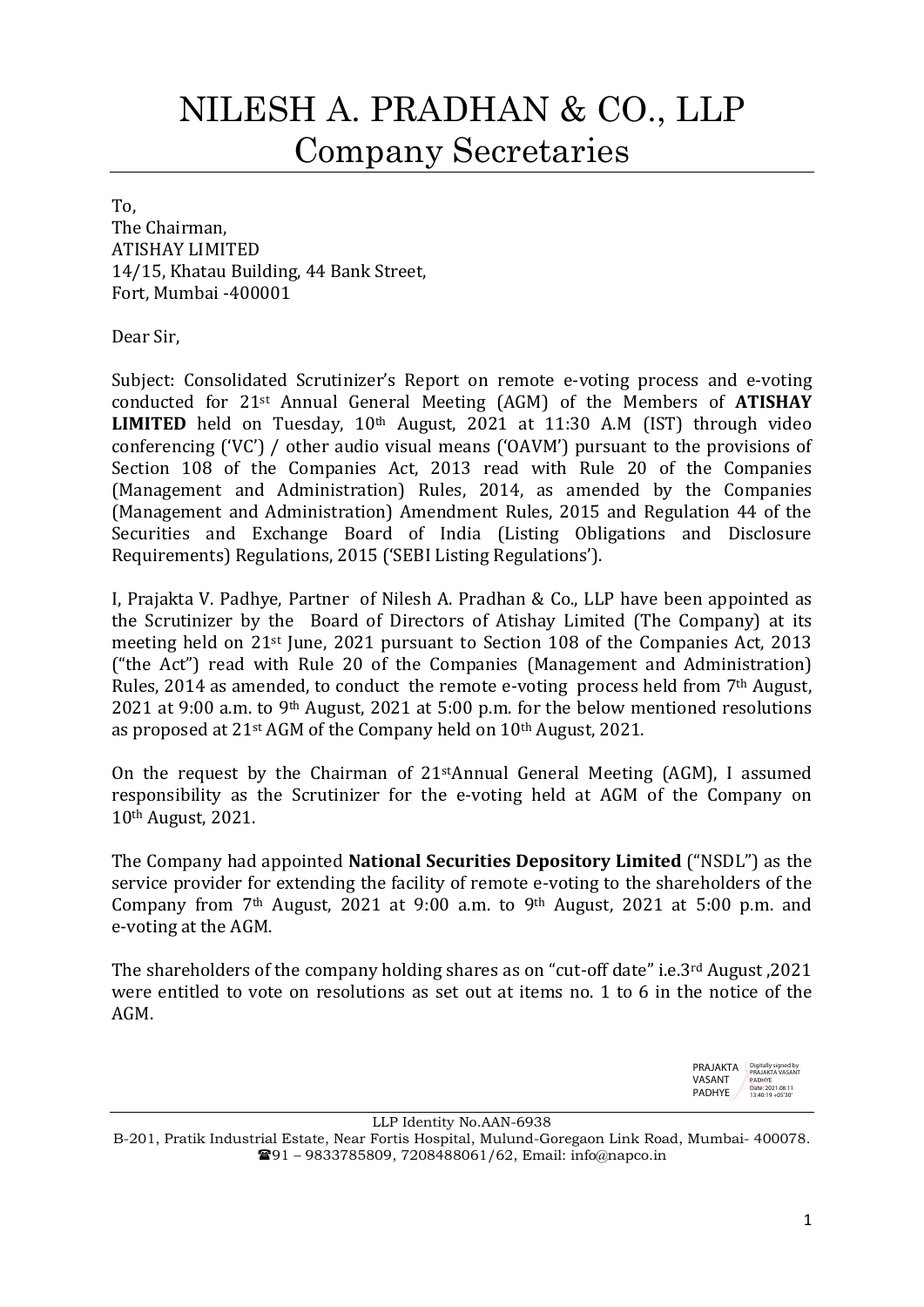#### Nilesh A. Pradhan & Co., LLP Company Secretaries

At the AGM of the Company held on Tuesday, 10th August, 2021 the Company provided e-voting facility to facilitate the members present in the meeting and who could not participate in the remote e–voting to record their votes through the e-voting.

The remote e-voting facility was then unblocked in the presence of two witnesses who were not in the employment of the Company.

We observed that:

- a) 60 (Sixty) Members had cast their votes through remote e-voting.
- b) 13 (Thirteen) Members had cast their votes through e-voting during the AGM;

We hereby submit our following consolidated report on remote e-voting together with the e-voting:

# 1) Resolution No. 1:

# Adoption of audited financial statements for the year ended 31st March, 2021 and the Directors' and Auditors' Report

| <b>Particulars</b> | <b>Number of Valid Votes</b> | Percentage<br>(%) |              |      |
|--------------------|------------------------------|-------------------|--------------|------|
|                    | Remote e-voting              | e-voting          | <b>Total</b> |      |
| Votes in Favour    | 5138185                      | 588               | 5138773      | 100% |
| of Resolution      |                              |                   |              |      |
| Votes against the  |                              |                   |              |      |
| Resolution         |                              |                   |              |      |
| <b>Total</b>       | 5138785                      | 588               | 5138773      | 100% |

# 2) Resolution No. 2:

# Re-appointment of Mrs. Rekha Jain (DIN: 00039939) as Director of the Company, liable to retire by rotation

| <b>Particulars</b> | <b>Number of Valid Votes</b> |          |              | Percentage<br>(%) |
|--------------------|------------------------------|----------|--------------|-------------------|
|                    | <b>Remote e-voting</b>       | e-voting | <b>Total</b> |                   |
| Votes in Favour    | 5138185                      | 588      | 5138773      | 100%              |
| of Resolution      |                              |          |              |                   |
| Votes against the  |                              |          |              |                   |
| Resolution         |                              |          |              |                   |
| <b>Total</b>       | 5138785                      | 588      | 5138773      | 100%              |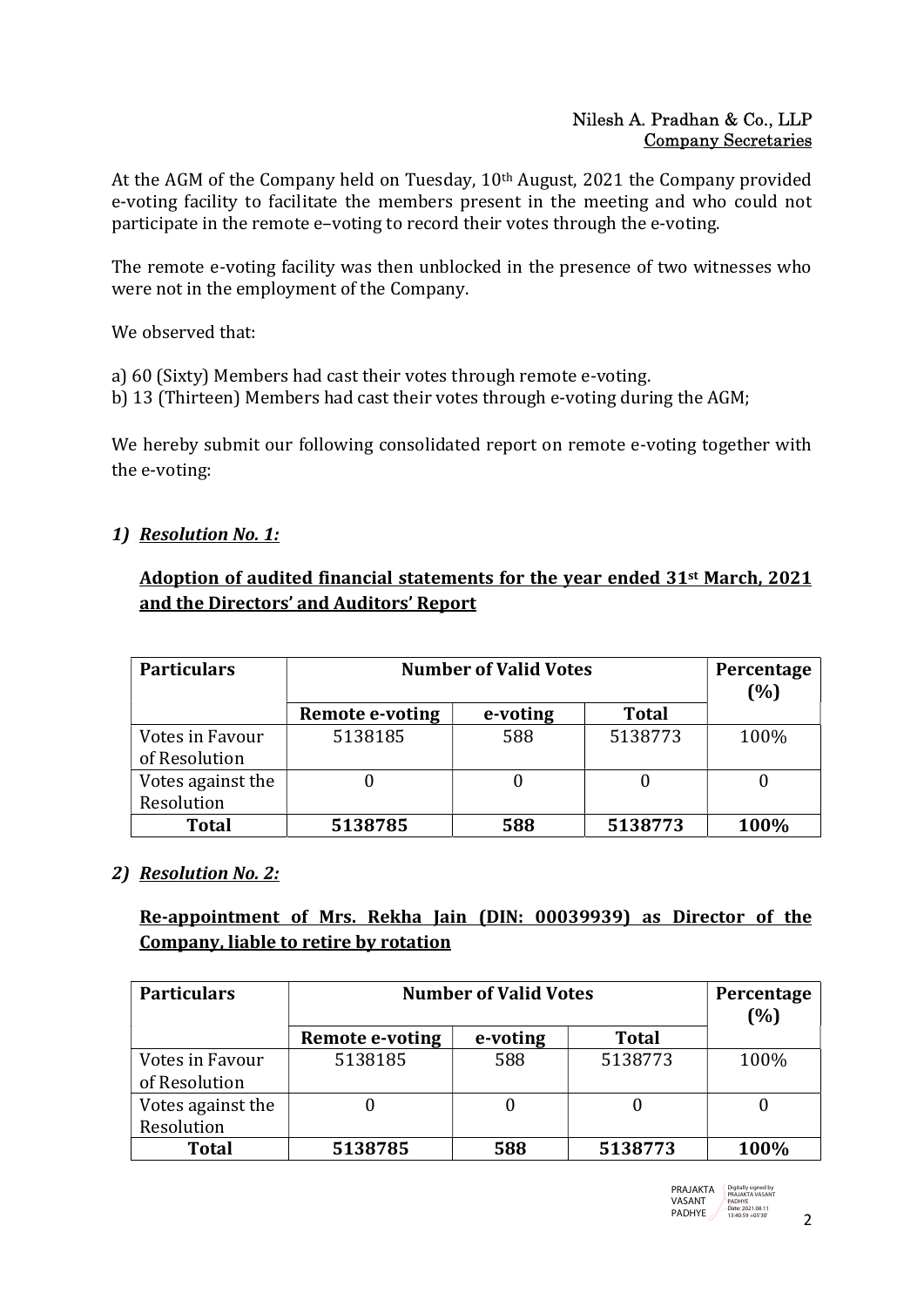## 3) Resolution No.3:

# Declaration of final dividend:

| <b>Particulars</b> | <b>Number of Valid Votes</b> | Percentage<br>(%) |              |      |
|--------------------|------------------------------|-------------------|--------------|------|
|                    | Remote e-voting              | e-voting          | <b>Total</b> |      |
| Votes in Favour    | 5138185                      | 588               | 5138773      | 100% |
| of Resolution      |                              |                   |              |      |
| Votes against the  | $\Omega$                     |                   |              |      |
| Resolution         |                              |                   |              |      |
| <b>Total</b>       | 5138785                      | 588               | 5138773      | 100% |

## 4) Resolution No.4:

# Re-appointment of Mr. Ajay Mujumdar (DIN: 00628327) as an Independent **Director**

| <b>Particulars</b> | <b>Number of Valid Votes</b> | Percentage<br>(%) |              |      |
|--------------------|------------------------------|-------------------|--------------|------|
|                    | Remote e-voting              | e-voting          | <b>Total</b> |      |
| Votes in Favour    | 5138185                      | 588               | 5138773      | 100% |
| of Resolution      |                              |                   |              |      |
| Votes against the  |                              |                   |              |      |
| Resolution         |                              |                   |              |      |
| <b>Total</b>       | 5138785                      | 588               | 5138773      | 100% |

#### 5) Resolution No.5:

#### Fixation of Remuneration of Mr. Akhilesh Jain, Managing Director

| <b>Particulars</b> | <b>Number of Valid Votes</b> |          |              | Percentage<br>(%) |
|--------------------|------------------------------|----------|--------------|-------------------|
|                    | <b>Remote e-voting</b>       | e-voting | <b>Total</b> |                   |
| Votes in Favour    | 5138185                      | 588      | 5138773      | 100%              |
| of Resolution      |                              |          |              |                   |
| Votes against the  |                              |          |              |                   |
| Resolution         |                              |          |              |                   |
| <b>Total</b>       | 5138785                      | 588      | 5138773      | 100%              |

| PRAJAKTA      | Digitally signed by<br>PRAJAKTA VASANT |  |
|---------------|----------------------------------------|--|
| VASANT        | <b>PADHYF</b><br>Date: 2021.08.11      |  |
| <b>PADHYE</b> | 13:42:29 +05'30"                       |  |